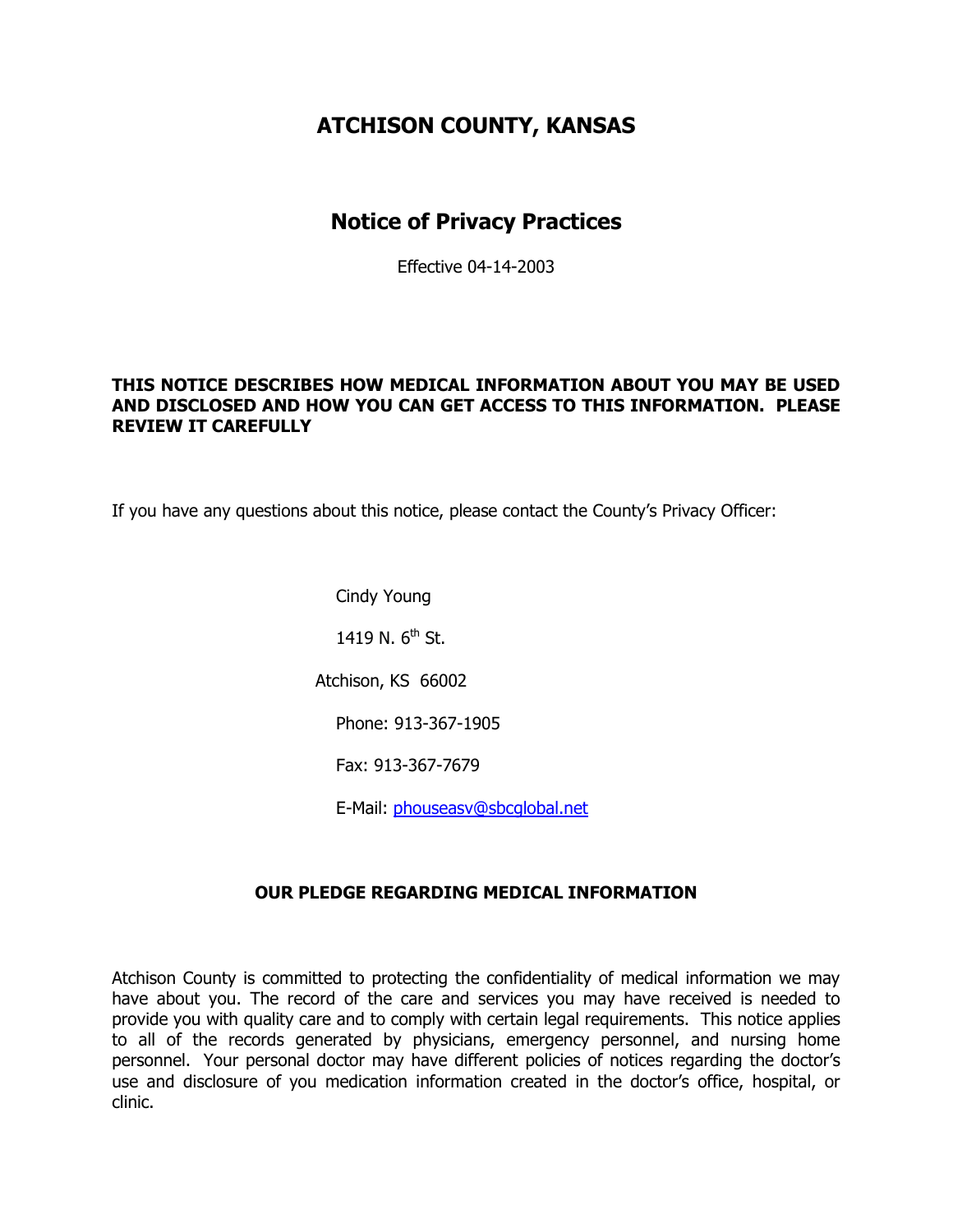This notice will tell you about the ways in which we may use and disclose medical information about you. We also describe your rights and certain obligations we have regarding the use and disclosure of medical information.

Atchison County is required by law to:

 $\blacklozenge$  Make sure that medical information that identifies you is kept private;

 Give you this notice of our legal duties and privacy practices with respect to medical information about you, and make a good faith effort to obtain your acknowledgment of receipt of this notice; and

Follow the terms of the notice that is currently in effect.

#### **YOUR RIGHTS REGARDING YOUR MEDICAL INFORMATION.**

**Right To Inspect and Copy.** You have the right to inspect and copy medical information that may be used to make decisions about you. Usually, this includes medical and billing records. However, under federal law, you may not inspect or copy the following records: psychotherapy notes, information compiled in reasonable anticipation of, or use in, a civil, criminal, or administrative action or proceeding, and protected health information that is subject to law that prohibits access to protected health information.

To inspect and copy medical information that may be used to make decisions about you, you must submit your request in writing to the Atchison County Privacy Officer or to the Department Privacy Officer. We may charge a reasonable fee for our costs in copying and mailing your requested information.

We may deny your request to inspect and copy in certain very limited circumstances. If you are denied access to medical information, you may request that the denial be reviewed by contacting the County or Department Privacy Officer.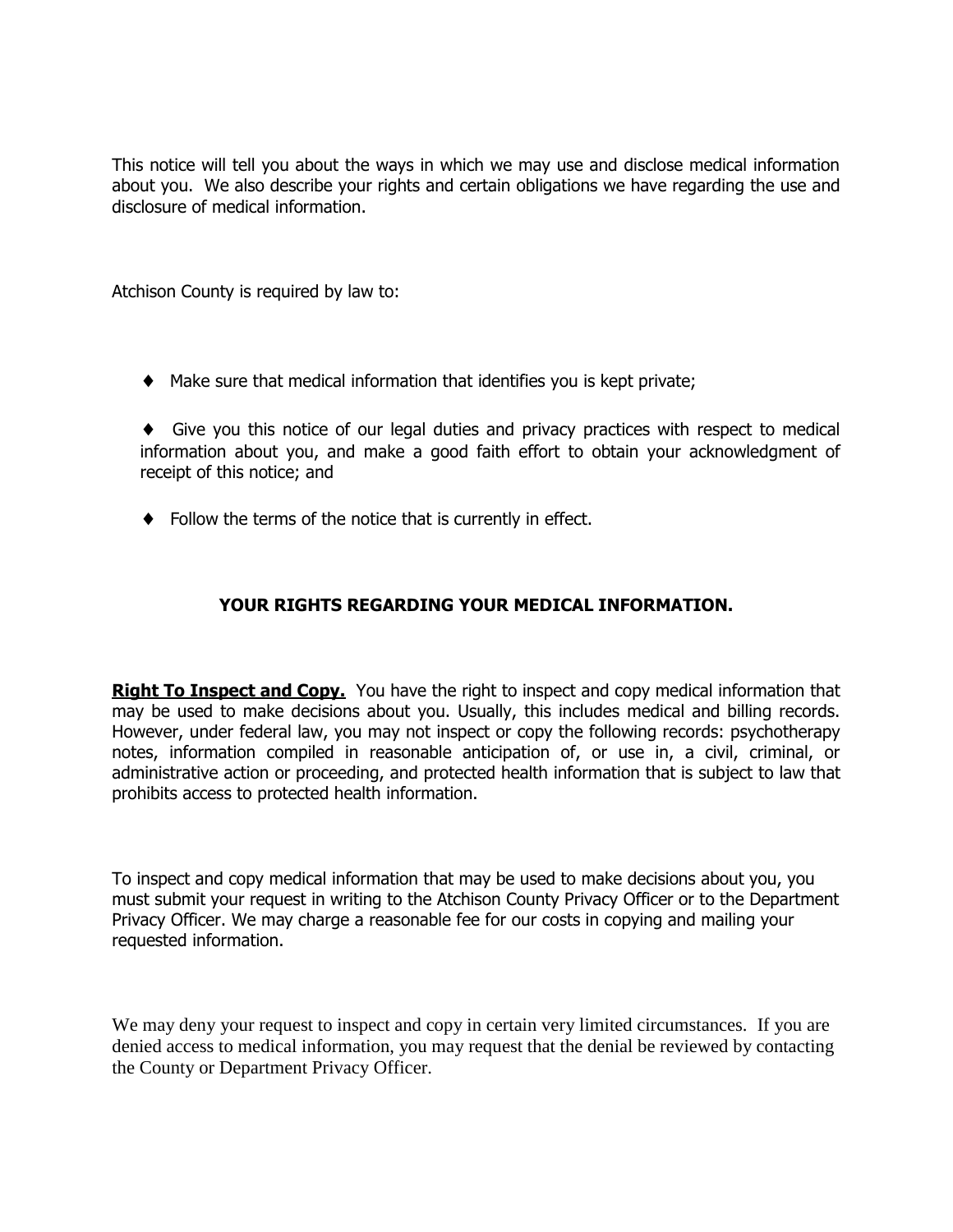Atchison Senior Village: Residents and/or their responsible party may submit their request **orally or in writing** to the Atchison County Privacy Officer. Atchison Senior Village, must allow you to inspect your medical records within 24 hours of your request (excluding weekends and holidays). If you request copies of the records, Atchison Senior Village must provide you with copies within 2 working days of that request. If your request is denied, you may request that the denial be reviewed by contacting the County or Department Privacy Officer.

**Right To Amend.** If you believe that medical information we have about you is incorrect or incomplete, you may ask us to amend the information. You have the right to request an amendment for as long as the information is kept by or for Atchison County.

To request an amendment, your request must be made in writing, stating the reason that supports your request, and submitted to the County or Department Privacy Officer. In addition, we may deny your request if you ask us to amend information that:

 Was not created by us, unless the person or entity that created the information is no longer available to make the amendment;

- $\bullet$  Is not part of the medical information kept by or for the county;
- Is not part of the information that you would be permitted to inspect and copy; or
- Is accurate and complete as determined by the facility.

**Right to File a Statement of Disagreement.** You have the right to file a statement of disagreement if your amendment is denied, and require that the request for amendment and any denial be attached in all future disclosures of your protected health information.

**Right To An Accounting Of Disclosures.** You have the right to request an "accounting of disclosures." This is a list of the disclosures we have made of medical information about you for purposes other than treatment, payment or health care operations, with certain exceptions specifically defined by law.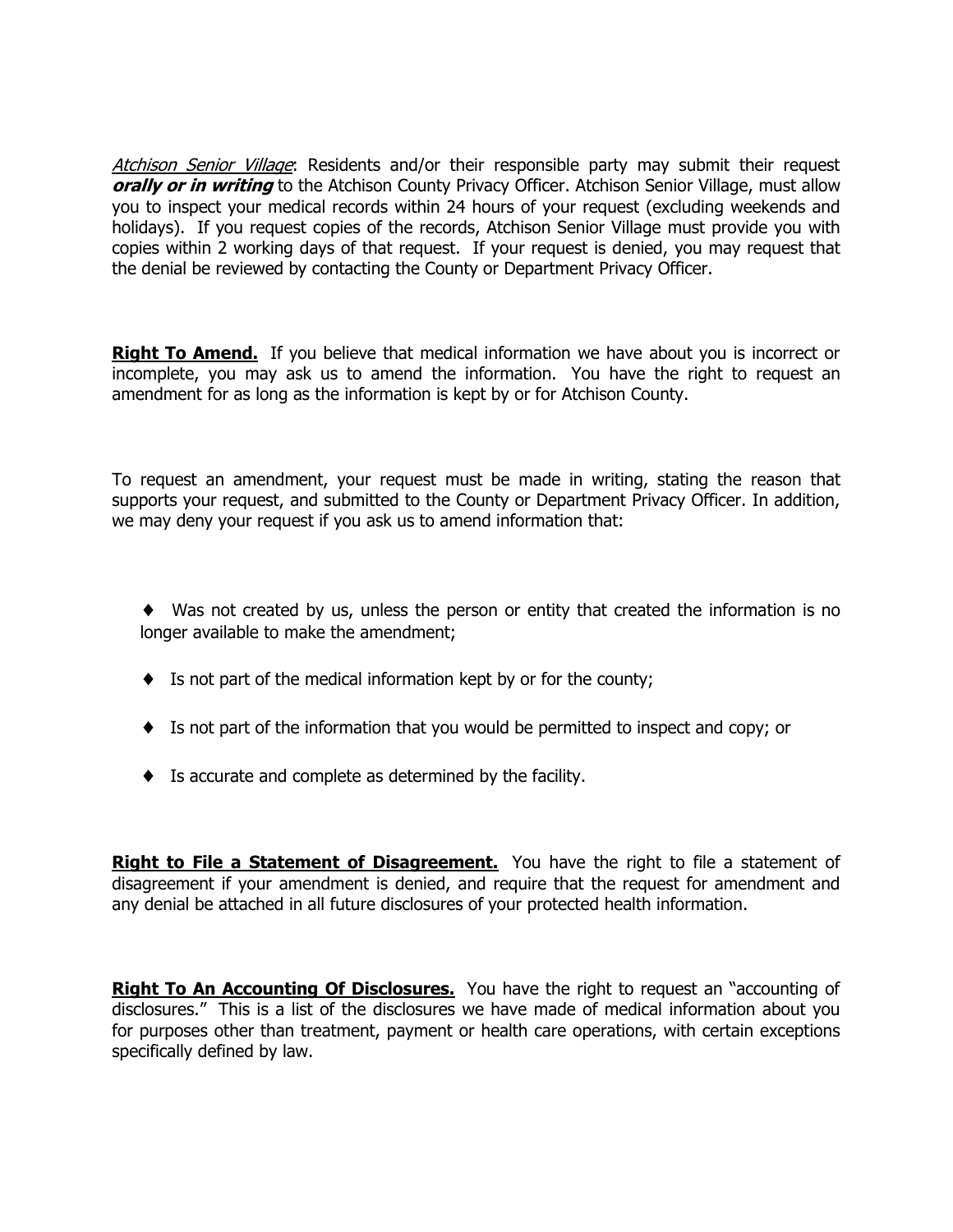To request this list or accounting of disclosures, you must submit your request in writing to the County or Department Privacy Officer. Your request must state a time period which may not be longer than six years and may not include dates before April 14, 2003. Your request should indicate in what form you want the list (for example, on paper, electronically). The first list you request within a 12 month period will be free. For additional lists, we may charge you for the costs of providing the list. We will notify you of the cost involved and you may choose to withdraw or modify your request at that time before any costs are incurred.

**Right To Request Restrictions.** You have the right to request a restriction or limitation on the medical information we use or disclose about you for treatment, payment, or health care operations. You also have the right to request a limit on the medical information we disclose about you to someone who is involved in your care or the payment for your care, like a family member of friend.

**Atchison County is not required to agree to your request.** If we do agree, we will comply with your request unless the information is needed to provide you emergency treatment.

Atchison Senior Village, however, is required to agree to the request to restrict use or disclosure of information, except when the records are released in connection with (1) a transfer to another health care institution (2) the use or disclosure of the information is required by law (3) if the information is needed to provide emergency treatment.

To request restrictions, you must make your request in writing to the County or Department Privacy Officer. In your request, you must tell us (1) what information you want to limit; (2) whether you want to limit our use, disclosure or both; and (3) to whom you want the limits to apply, for example disclosures to your spouse.

**Right to Request Confidential Communication.** You have the right to request that we communicate with you about medical matters in a certain way or at a certain location. For example, because of hearing impairment you may ask that we only notify you of health care matters in writing.

To request confidential communications, you must make your request in writing to the County or Department Privacy Officer. We will not ask you the reason for your request. We will be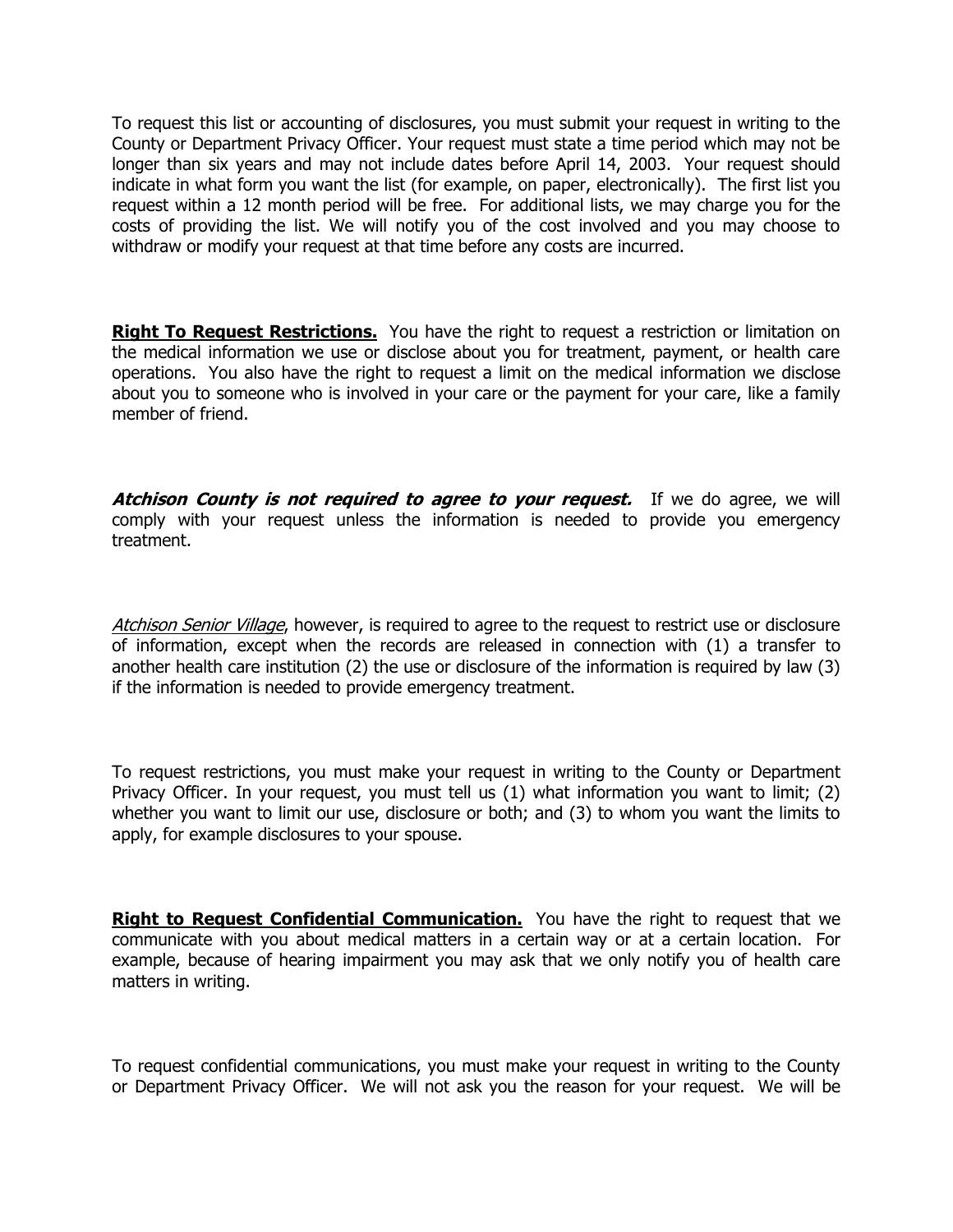able to accommodate all reasonable requests. Your request must specify how or where you wish to be contacted.

#### **Right to Revoke Authority Previously Made.**

You have the right to revoke authorizations to use or disclose information that you made previously except to the extent information or action has already been taken. Your request must be made in writing to the County or Department Privacy Officer.

**Right To a Paper Copy Of This Notice.** You have the right to a paper copy of this notice. You may ask us to give you a copy of this notice at any time. Even if you have agreed to receive this notice electronically, you are still entitled to a paper copy of this notice.

To obtain a paper copy of this notice, contact the County Privacy Officer.

#### **HOW WE MAY USE AND DISCLOSE MEDICAL INFORMATION ABOUT YOU.**

The County may use and disclose your protected health information in the following instances. You have the opportunity to agree or object to the use or disclosure of all or part of your protected health information. If you are not present, able to agree, or object to the use or disclosure of the information, the County may, using professional judgment, determine whether the disclosure is in your best interest. In this case, only the protected health information that is relevant to your health care will be disclosed.

#### **For Treatment.**

- We may use medical information about you to provide you with medical treatment or services.
- We may disclose medical information about you to doctors, nurses, emergency personnel, and nursing personnel who are involved in taking care of you.
- For example, a doctor treating you for a broken leg may need to know if you have diabetes because diabetes may slow the healing process.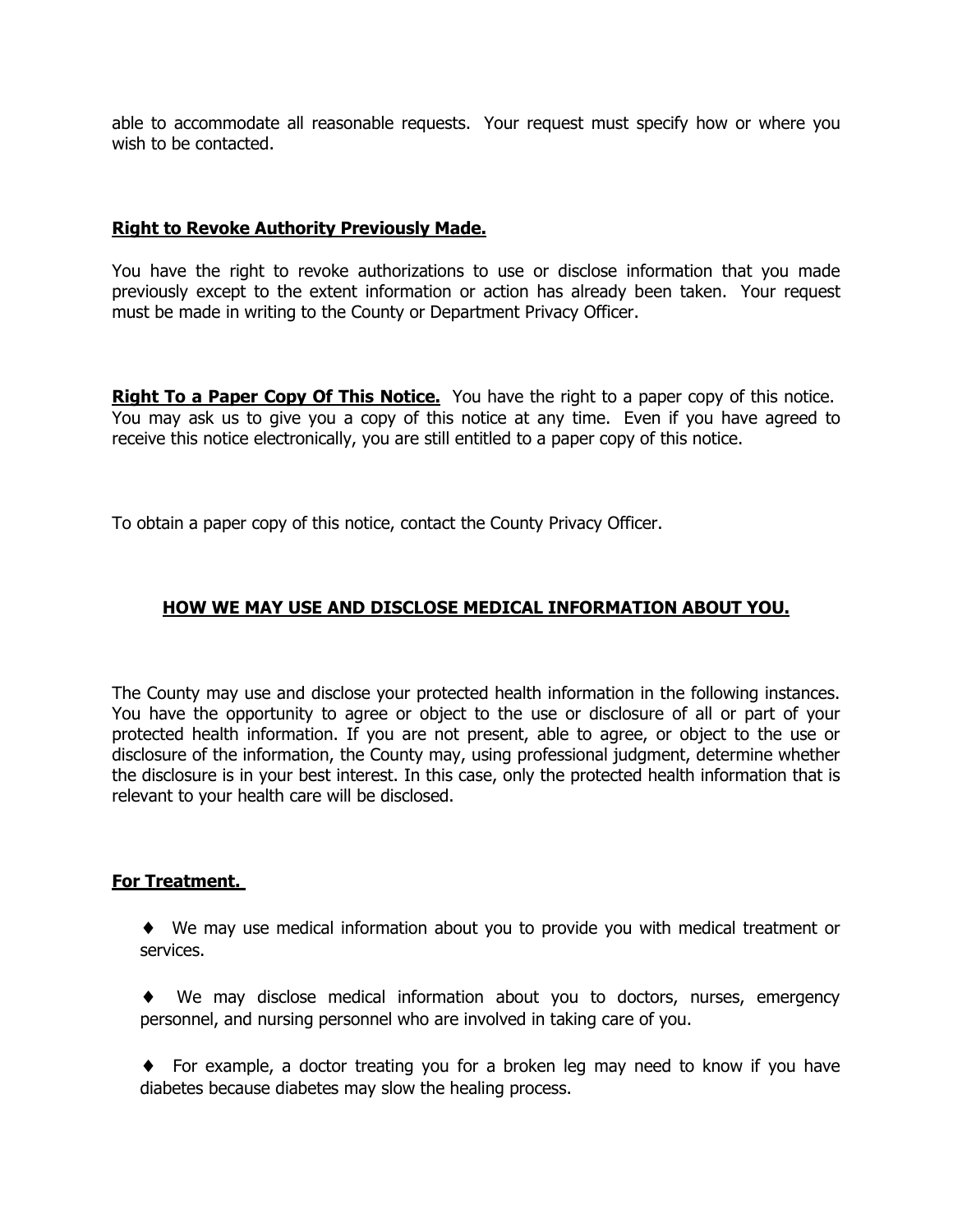Different departments of Atchison Senior Village also may share medical information about you in order to coordinate the different things you need, such as prescriptions, lab work, and x-rays.

 We also may disclose medical information about you to people who may be involved in your medical care, such as family members, friends, or others we use to provide services that are part of your care.

 We may disclose medical information about you to other health care providers who request such information for purposes of providing medical treatment to you.

#### **For Payment.**

 We may use and disclose medical information about you so that the treatment and services you receive may be billed to and payment may be collected from you, an insurance company or a third party. For example, we may need to give your health plan information about services you have received so your health plan will pay us or reimburse you.

 We may also tell your health plan about a service you are going to receive to obtain prior approval or to determine whether your plan will cover the service.

 We also may provide information about you to other health care providers to assist them in obtaining payment for treatment and service provided to you by that provider.

 We may also provide information to a health plan for purposes of arranging payment for treatment and services provided to you.

#### **For Health Care Operations.**

 Atchison County may use and disclose, as needed, medical information about you to support its business activities.

 These uses and disclosures are necessary to make sure that all persons receive quality care. For example, we may use medical information to review our treatment and services and to evaluate the performance of our staff in caring for you.

 We may also disclose information to doctors, nurses, technicians, nursing students, and other nursing personnel for review and learning purposes or to compare how we are doing and see where improvements can be made in the care and services we offer.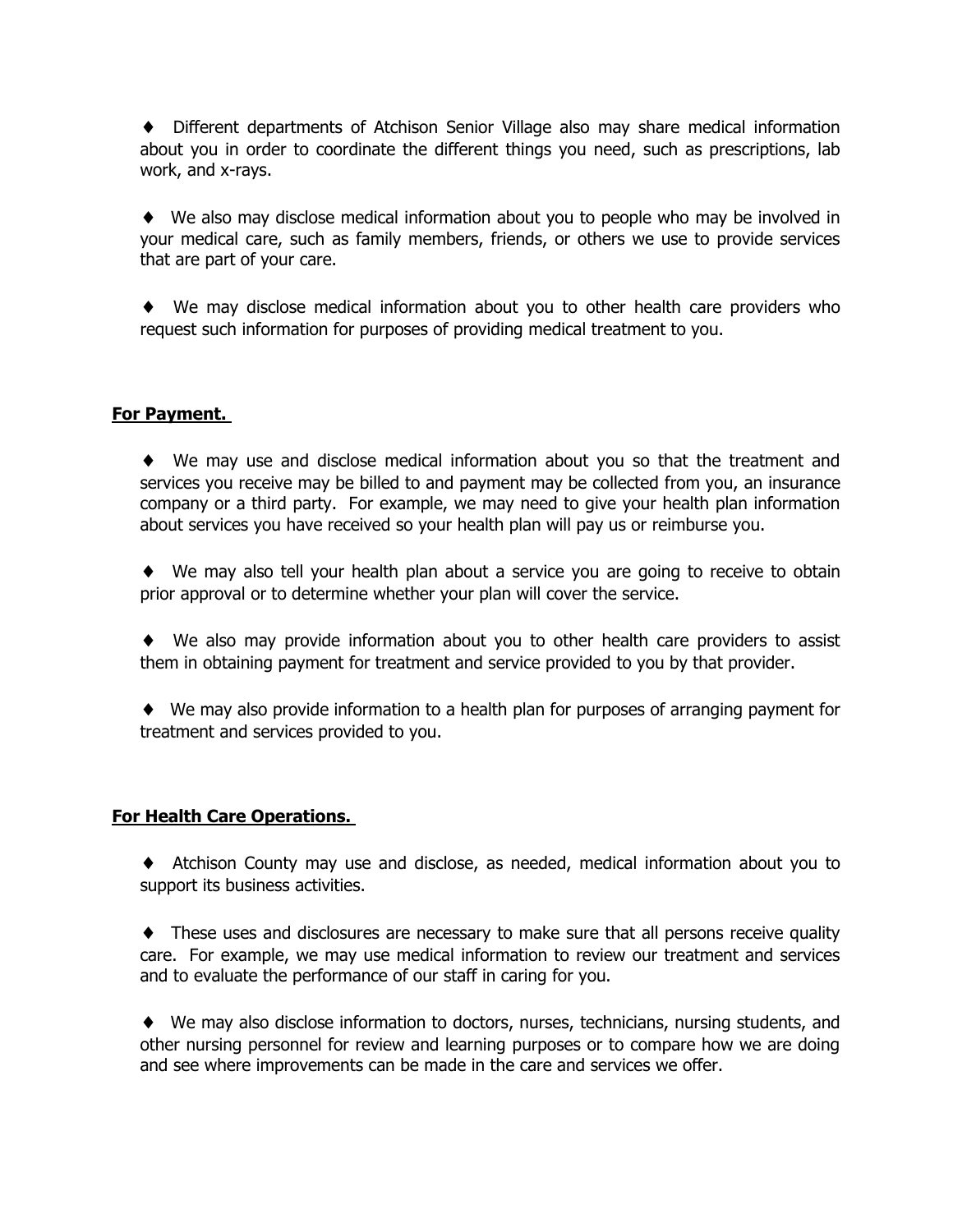We may disclose medical information about you to another health care provider or health plan with which you also have had a relationship for purposes of that provider's or plan's operations.

 We may share your protected health information with third party "business associates" that perform various activities (e.g. billing, transcription services) for the County. Whenever an arrangement between the county and a business associate involves the use or disclosure of your protected health information, the County will have a written contract that contains terms that will protect the privacy of your health information.

#### OTHER PERMITTED AND REQUIRED USES AND DISCLOSURES THAT MAY BE MADE WITHOUT YOUR AUTHORIZATION OR OPPORTUNITY TO OBJECT

**Appointment Reminders.** We may use and disclose medical information to contact you or your responsible party as a reminder that you have an appointment for treatment of medical care.

**Treatment Alternatives.** We may use and disclose medical information to tell you about or recommend possible treatment options or alternatives that may be of interest to you.

**Health-Related Benefits and Services.** We may use and disclose medical information to tell you about health-related benefits or services that may be of interest to you.

**Nursing Home Directory.** Atchison Senior Village may include certain limited information about you in the nursing home directory while you are a patient at the nursing home. This may include your name, location, and religious affiliation.

**Individuals Involved In Your Care Or Payment For Your Care.** We may release medical information about you to a friend or family member who is involved in your medical care. We may also give information to someone who helps pay for your care. We may also tell your family or friends of your general condition, location, or death. In addition, we may disclose medical information about you to an organization assisting in a disaster relief effort so that your family can be notified about your condition, status, or location.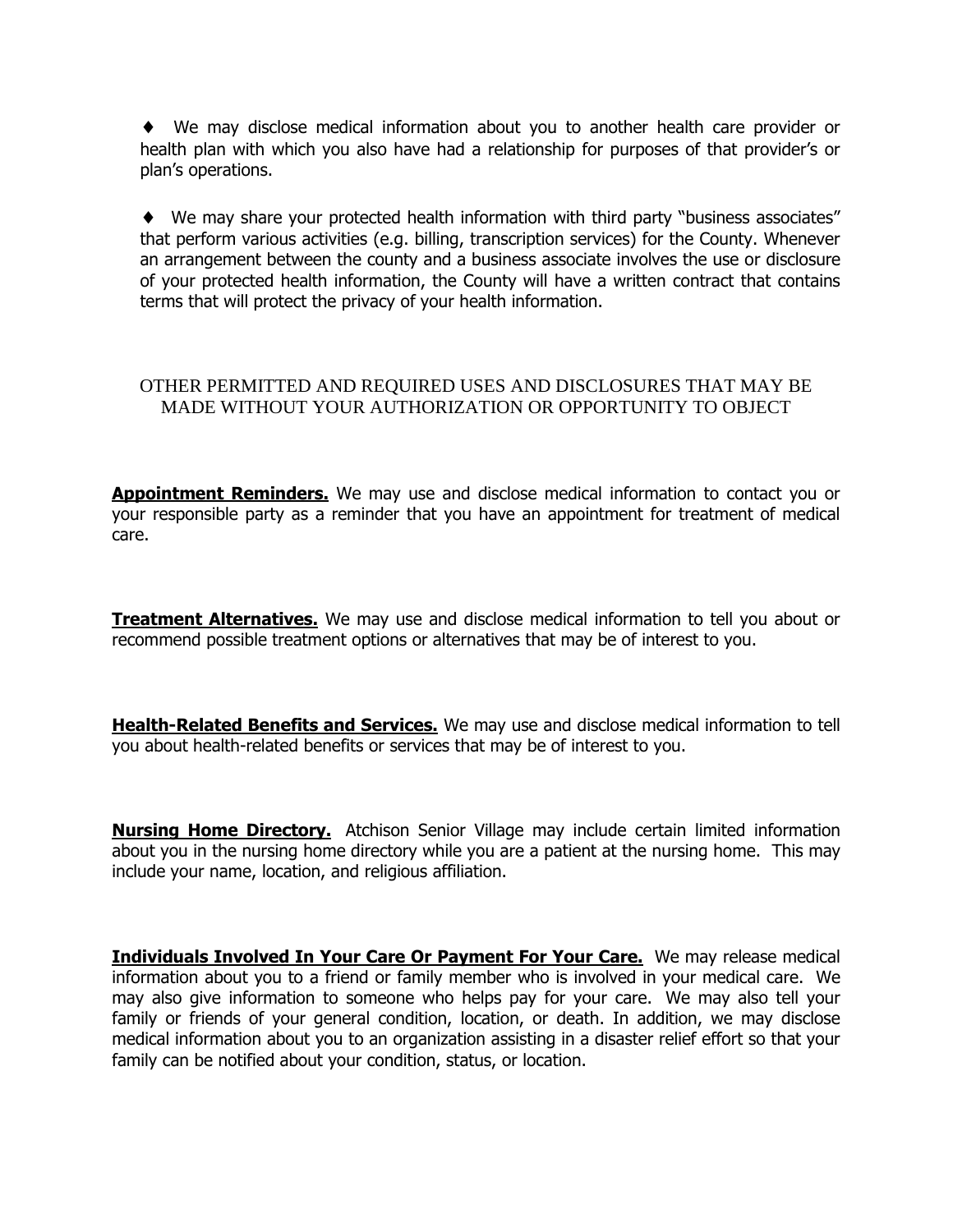**Research.** Under certain circumstances, we may use and disclose medical information about you for research purposes. For example, a research project may involve comparing the health and recovery of all patients who received one medication to those who received another, for the same condition. All research projects, however, are subject to a special approval process. We will almost always ask for your specific permission if the researcher will have access to your name, address, or other information that reveals who you are.

**As Required By Law.** The County will disclose medical information about you when required to do so by federal, state, or local law.

**To Avert a Serious Threat to Health or Safety.** We may use and disclose medical information about you when necessary to prevent a serious threat to your health and safety or to the health and safety of the public or another person. Any disclosure, however, would only be to someone able to help prevent the threat.

**Organ and Tissue Donation.** If you are an organ donor, we may use or disclose medical information to organizations that handle organ procurement or organ, eye, or tissue transplantation or to an organ donation bank, as necessary to facilitate organ or tissue donation.

**Public Health Risks.** We may disclose medical information about you for public health activities. These activities generally include the following:

- $\bullet$  To prevent or control disease, injury, or disability;
- $\bullet$  To report births and deaths;
- $\bullet$  To report reactions to medications or problems with products;
- $\bullet$  To notify people of recalls of products they may be using;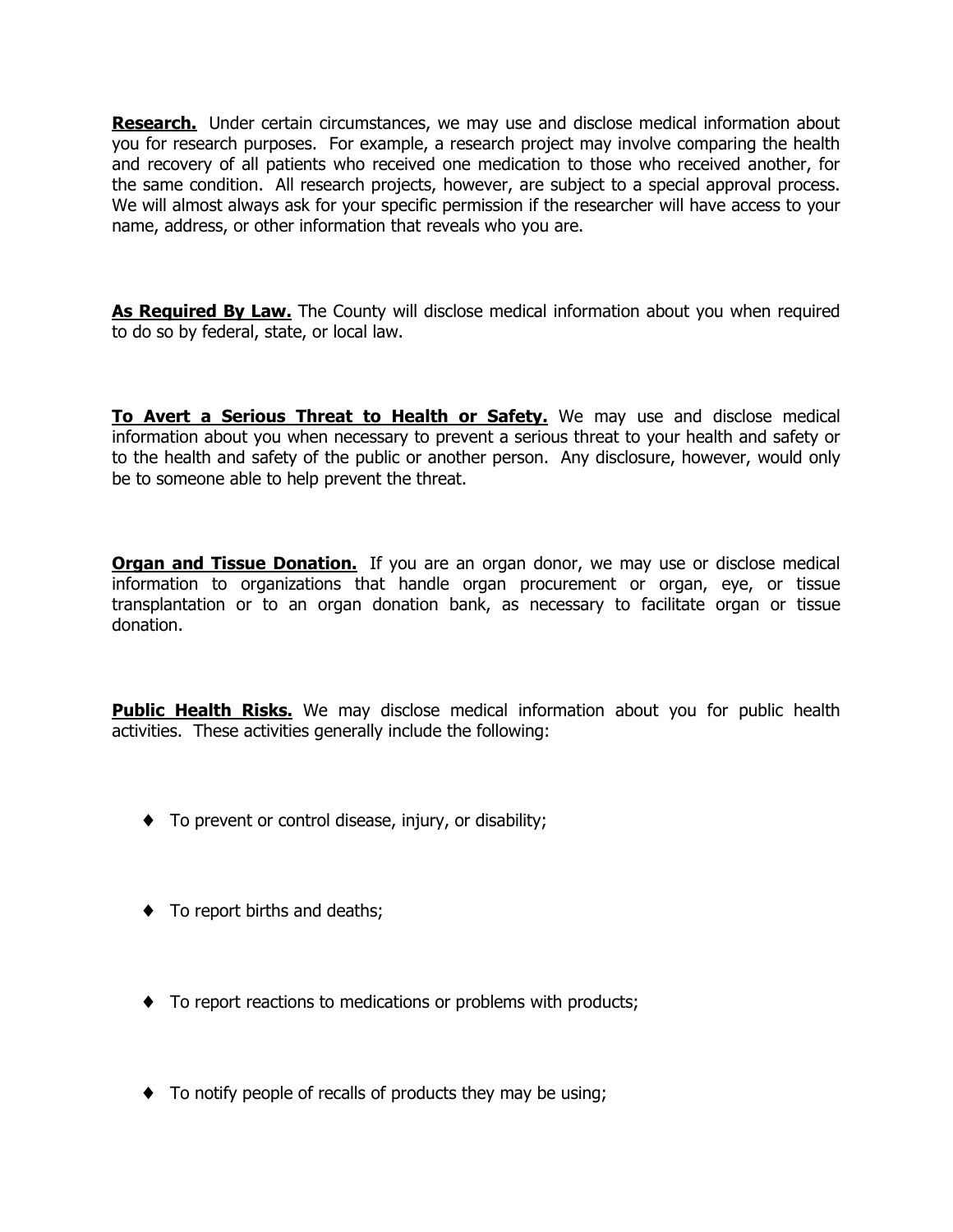To notify a person who may have been exposed to a disease or may be at risk for contracting or spreading a disease or condition;

**Abuse and Neglect.** We may disclose your protected health information to appropriate government authorities if we believe you have been the victim of abuse, neglect or domestic violence. Any disclosure will be made consistent with the requirements of applicable federal and state laws.

**Health Oversight Activities.** We may disclose medical information to a health oversight agency of activities authorized by law. These oversight activities include, for example, audits, investigations, inspections, and licensure. These activities are necessary for the government to monitor the health care system, government programs, and compliance with civil rights laws.

**Lawsuits and Disputes.** If you are involved in a lawsuit or a dispute, we may disclose medical information about you in response to a court or administrative order. We may also disclose medical information about you in response to a subpoena, discovery request, or other lawful process by someone else involved in the dispute, but only if efforts have been made to tell you about the request or to obtain an order protecting the information requested.

**Law Enforcement.** We may release medical information if asked to do so by a law enforcement official:

- In response to a court order, subpoena, warrant, summons, or similar process;
- To identify or locate a suspect, fugitive, material witness, or missing person

 About the victim of a crime if, under certain limited circumstances, we are unable to obtain the person's agreement;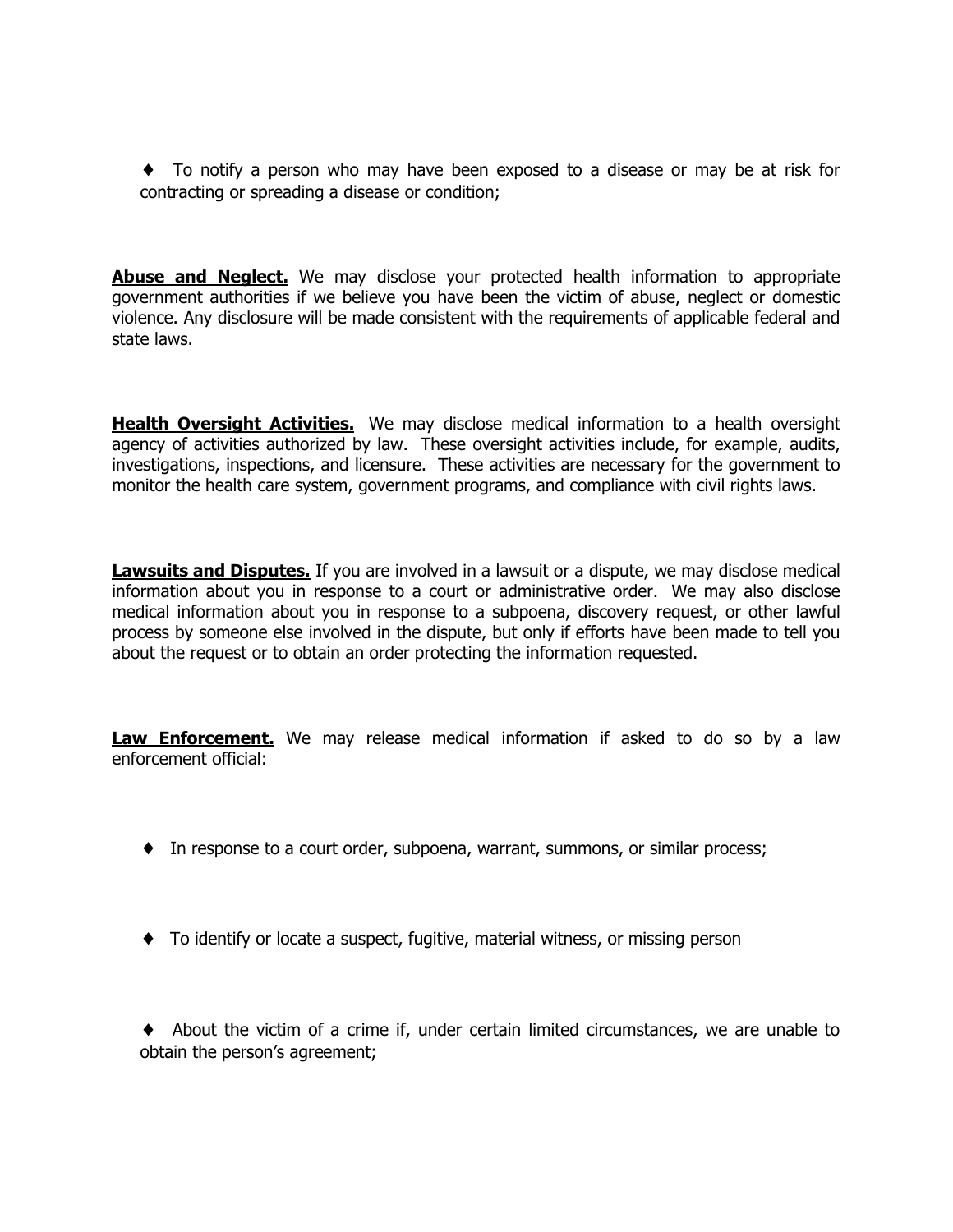- About a death we believe may be the result of criminal conduct;
- $\blacklozenge$  About criminal conduct at the nursing home; and
- In emergency circumstances to report a crime; the location of the crime or victims; or the identity, description, or location of the person who committed the crime.

**Coroners, Medical Examiners, and Funeral Directors.** We may release medical information to a coroner or medical examiner. This may be necessary, for example, to identify a deceased person or determine the cause of death. We may also release medical information about patients of the nursing home to funeral directors as necessary for them to carry out their duties.

**National Security and Intelligence Activities.** We may release medical information about you to authorized federal officials for intelligence, counterintelligence, and other national security activities authorized by law.

**Protective Services for the President and Others.** We may disclose medical information about you to authorized federal officials so they may provide protection to the President, other authorized person, or foreign heads of state or conduct special investigations.

**Worker's Compensation.** Your protected health information may be disclosed by the County as authorized to comply with worker's compensation laws and other similar legally established programs.

**Inmates.** We may use or disclose your protected health information if you are an inmate of a correctional facility and the County created or received your protected health information in the course of providing care for you.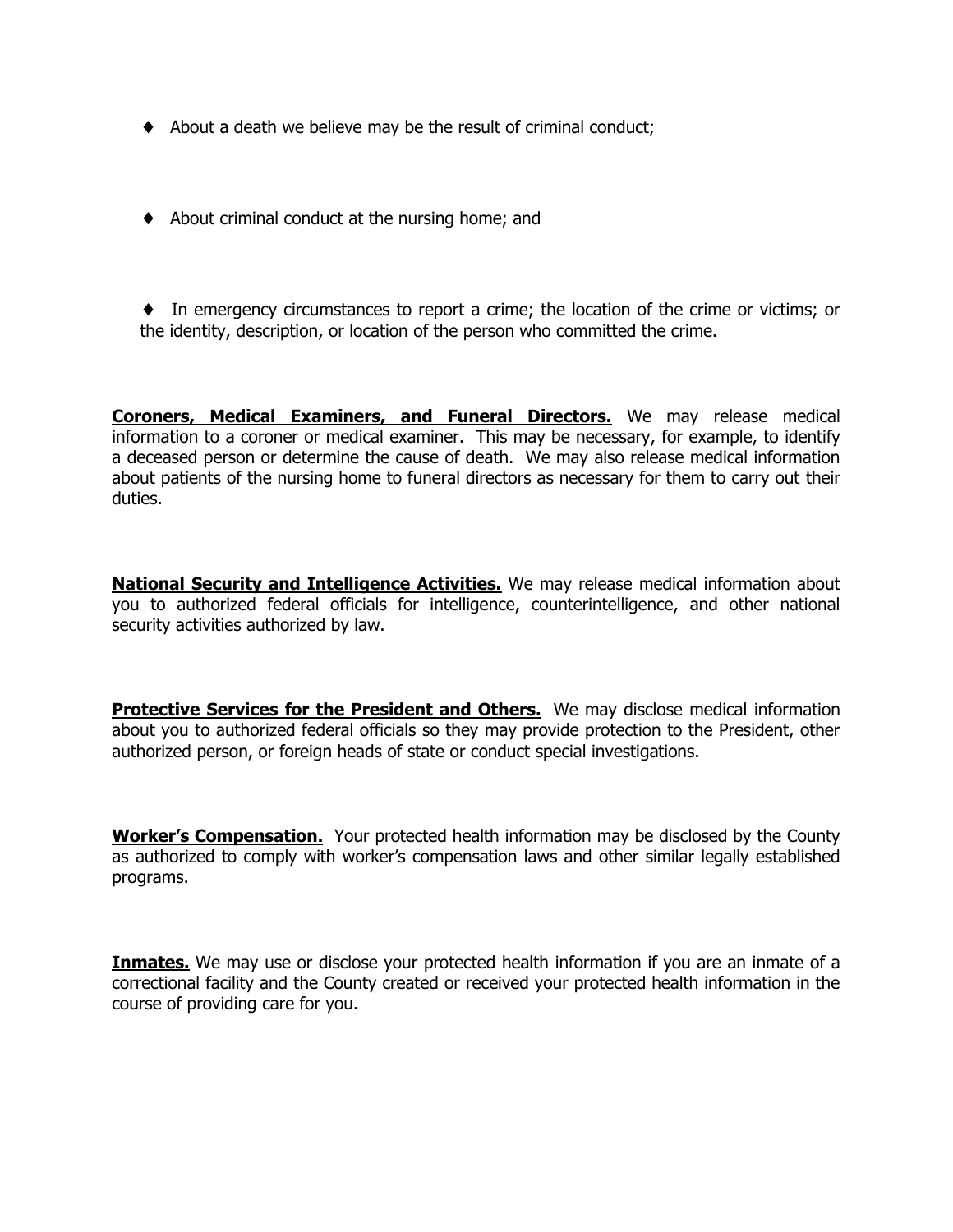#### **USES AND DISCLOSURES OF PROTECTED HEALTH INFORMATION REQUIRING YOUR WRITTEN AUTHORIZATION**

Other uses and disclosures of medical information not covered by this notice or the laws that apply to us will be made only with your written authorization. If you provide us authorization to use or disclose medical information about you, you may revoke that authorization, in writing, at any time. If you revoke your authorization, we will no longer use or disclose medical information about you for the reasons covered by your written authorization except where we have already relied on the authorization.

#### **CHANGES TO THIS NOTICE**

We reserve the right to change this notice. We reserve the right to make the revised or changed notice effective for medical information we already have about you as well as any information we receive in the future. We will post a copy of the current notice in the lobbies of the Atchison County Court House, Atchison County Rescue office, Atchison County Sheriff Dept., Community Corrections, Atchison Senior Village nursing home, and on the County web page. The notice will contain, on the first page, the effective date. At any time the notice is changed the County Privacy Officer will, upon request, provide you with a revised paper copy of the Notice of Privacy Practices.

# **COMPLAINTS**

If you believe your rights, with respect to medical information about you, have been violated by Atchison County, you may file a complaint with the County or with the Secretary of the Department of Health and Human Services, 200 Independence Avenue, S.W., Washington, DC 20201. To file a complaint or for information on how to file a complaint with the County or the Department of Health and Human Services contact the County or Department Privacy Officer.

All complaints must be submitted in writing. The County will not retaliate or penalize you for filing a complaint.